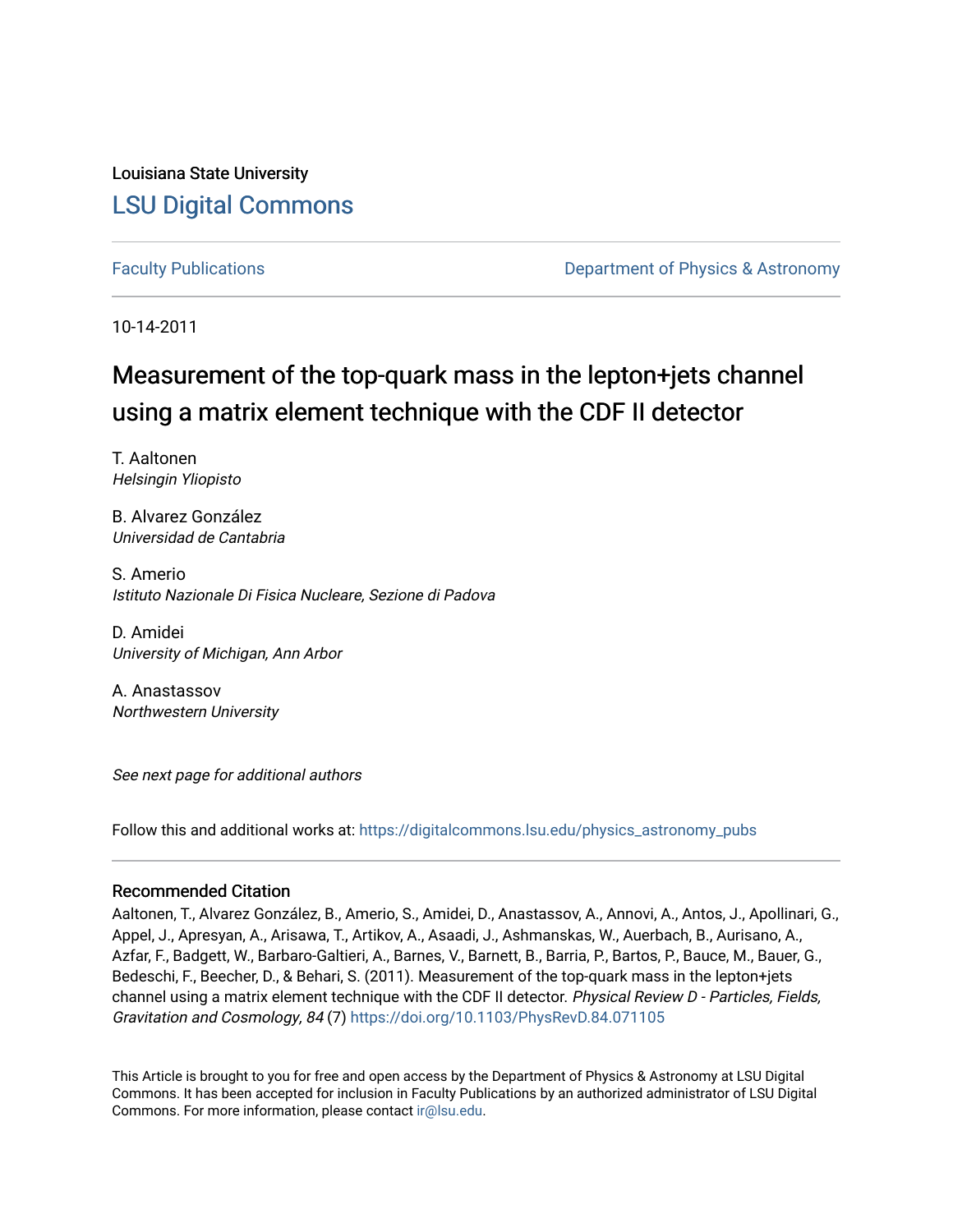### Authors

T. Aaltonen, B. Alvarez González, S. Amerio, D. Amidei, A. Anastassov, A. Annovi, J. Antos, G. Apollinari, J. A. Appel, A. Apresyan, T. Arisawa, A. Artikov, J. Asaadi, W. Ashmanskas, B. Auerbach, A. Aurisano, F. Azfar, W. Badgett, A. Barbaro-Galtieri, V. E. Barnes, B. A. Barnett, P. Barria, P. Bartos, M. Bauce, G. Bauer, F. Bedeschi, D. Beecher, and S. Behari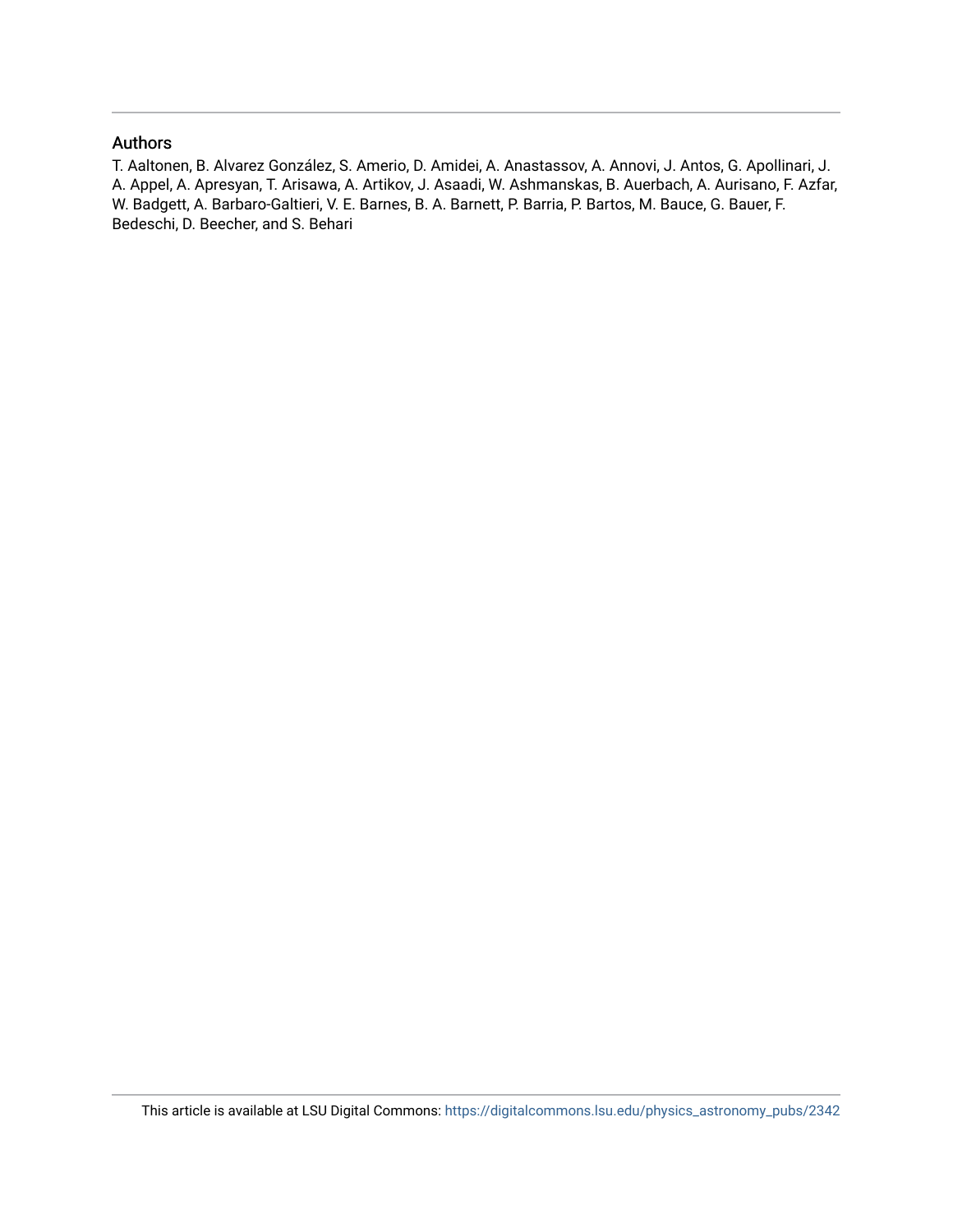

# CHORUS

This is the accepted manuscript made available via CHORUS. The article has been published as:

## Measurement of the top-quark mass in the lepton+jets channel using a matrix element technique with the CDF II detector

T. Aaltonen et al. (CDF Collaboration) Phys. Rev. D **84**, 071105 — Published 14 October 2011 DOI: [10.1103/PhysRevD.84.071105](http://dx.doi.org/10.1103/PhysRevD.84.071105)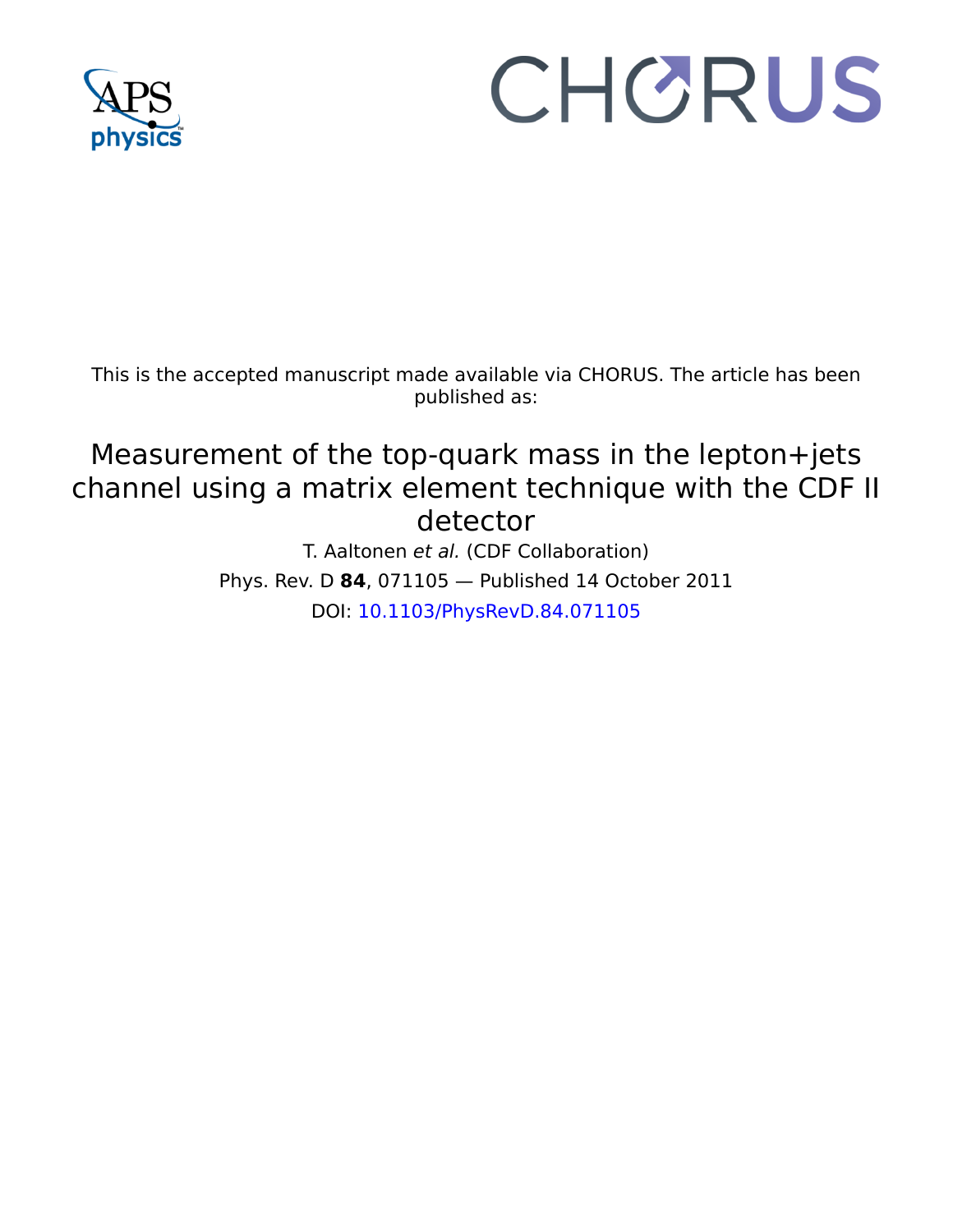### Measurement of the top-quark mass in the lepton+jets channel using a matrix element technique with the CDF II detector

T. Aaltonen,<sup>21</sup> B. Álvarez González<sup>w</sup>,<sup>9</sup> S. Amerio,<sup>41</sup> D. Amidei,<sup>32</sup> A. Anastassov,<sup>36</sup> A. Annovi,<sup>17</sup> J. Antos,<sup>12</sup> G. Apollinari,<sup>15</sup> J.A. Appel,<sup>15</sup> A. Apresyan,<sup>46</sup> T. Arisawa,<sup>56</sup> A. Artikov,<sup>13</sup> J. Asaadi,<sup>51</sup> W. Ashmanskas,<sup>15</sup> B. Auerbach,<sup>59</sup> A. Aurisano,<sup>51</sup> F. Azfar,<sup>40</sup> W. Badgett,<sup>15</sup> A. Barbaro-Galtieri,<sup>26</sup> V.E. Barnes,<sup>46</sup> B.A. Barnett,<sup>23</sup> P. Barria<sup>dd</sup>,<sup>44</sup> P. Bartos,<sup>12</sup> M. Bauce<sup>bb</sup>,<sup>41</sup> G. Bauer,<sup>30</sup> F. Bedeschi,<sup>44</sup> D. Beecher,<sup>28</sup> S. Behari,<sup>23</sup> G. Bellettini<sup>cc</sup>,<sup>44</sup> J. Bellinger,<sup>58</sup> D. Benjamin,<sup>14</sup> A. Beretvas,<sup>15</sup> A. Bhatti,<sup>48</sup> M. Binkley\*,<sup>15</sup> D. Bisello<sup>bb</sup>,<sup>41</sup> I. Bizjak<sup>hh</sup>,<sup>28</sup> K.R. Bland,<sup>5</sup> B. Blumenfeld,<sup>23</sup> A. Bocci,<sup>14</sup> A. Bodek,<sup>47</sup> D. Bortoletto,<sup>46</sup> J. Boudreau,<sup>45</sup> A. Boveia,<sup>11</sup> L. Brigliadori<sup>aa</sup>,<sup>6</sup> A. Brisuda,<sup>12</sup> C. Bromberg,<sup>33</sup> E. Brucken,<sup>21</sup> M. Bucciantonio<sup>cc</sup>,<sup>44</sup> J. Budagov,<sup>13</sup> H.S. Budd,<sup>47</sup> S. Budd,<sup>22</sup> K. Burkett, <sup>15</sup> G. Busetto<sup>bb</sup>, <sup>41</sup> P. Bussey, <sup>19</sup> A. Buzatu, <sup>31</sup> C. Calancha, <sup>29</sup> S. Camarda, <sup>4</sup> M. Campanelli, <sup>28</sup> M. Campbell,<sup>32</sup> F. Canelli<sup>11</sup>,<sup>15</sup> B. Carls,<sup>22</sup> D. Carlsmith,<sup>58</sup> R. Carosi,<sup>44</sup> S. Carrillo<sup>k</sup>,<sup>16</sup> S. Carron,<sup>15</sup> B. Casal,<sup>9</sup> M. Casarsa,<sup>15</sup> A. Castro<sup>aa</sup>, <sup>6</sup> P. Catastini,<sup>20</sup> D. Cauz,<sup>52</sup> V. Cavaliere,<sup>22</sup> M. Cavalli-Sforza,<sup>4</sup> A. Cerri<sup>e</sup>,<sup>26</sup> L. Cerrito<sup>q</sup>,<sup>28</sup> Y.C. Chen,<sup>1</sup> M. Chertok,<sup>7</sup> G. Chiarelli,<sup>44</sup> G. Chlachidze,<sup>15</sup> F. Chlebana,<sup>15</sup> K. Cho,<sup>25</sup> D. Chokheli,<sup>13</sup> J.P. Chou,<sup>20</sup> W.H. Chung,<sup>58</sup> Y.S. Chung,<sup>47</sup> C.I. Ciobanu,<sup>42</sup> M.A. Ciocci<sup>dd</sup>,<sup>44</sup> A. Clark,<sup>18</sup> C. Clarke,<sup>57</sup> G. Compostella<sup>bb</sup>,<sup>41</sup> M.E. Convery,<sup>15</sup> J. Conway,<sup>7</sup> M.Corbo,<sup>42</sup> M. Cordelli,<sup>17</sup> C.A. Cox,<sup>7</sup> D.J. Cox,<sup>7</sup> F. Crescioli<sup>cc</sup>,<sup>44</sup> C. Cuenca Almenar,<sup>59</sup> J. Cuevas<sup>w</sup>, <sup>9</sup> R. Culbertson,<sup>15</sup> D. Dagenhart,<sup>15</sup> N. d'Ascenzo<sup>u</sup>,<sup>42</sup> M. Datta,<sup>15</sup> P. de Barbaro,<sup>47</sup> S. De Cecco,<sup>49</sup> G. De Lorenzo,<sup>4</sup> M. Dell'Orso<sup>cc</sup>,<sup>44</sup> C. Deluca,<sup>4</sup> L. Demortier,<sup>48</sup> J. Deng<sup>b</sup>,<sup>14</sup> M. Deninno,<sup>6</sup> F. Devoto,<sup>21</sup> M. d'Errico<sup>bb</sup>,<sup>41</sup> A. Di Canto<sup>cc</sup>,<sup>44</sup> B. Di Ruzza,<sup>44</sup> J.R. Dittmann,<sup>5</sup> M. D'Onofrio,<sup>27</sup> S. Donati<sup>cc</sup>,<sup>44</sup> P. Dong,<sup>15</sup> M. Dorigo,<sup>52</sup> T. Dorigo,<sup>41</sup> K. Ebina,<sup>56</sup> A. Elagin,<sup>51</sup> A. Eppig,<sup>32</sup> R. Erbacher,<sup>7</sup> D. Errede,<sup>22</sup> S. Errede,<sup>22</sup> N. Ershaidat<sup>z</sup>,<sup>42</sup> R. Eusebi,<sup>51</sup> H.C. Fang,<sup>26</sup> S. Farrington,<sup>40</sup> M. Feindt,<sup>24</sup> J.P. Fernandez,<sup>29</sup> C. Ferrazza<sup>ee</sup>,<sup>44</sup> R. Field,<sup>16</sup> G. Flanagan<sup>s</sup>,<sup>46</sup> R. Forrest,<sup>7</sup> M.J. Frank,<sup>5</sup> M. Franklin,<sup>20</sup> J.C. Freeman,<sup>15</sup> Y. Funakoshi,<sup>56</sup> I. Furic,<sup>16</sup> M. Gallinaro,<sup>48</sup> J. Galyardt,<sup>10</sup> J.E. Garcia,<sup>18</sup> A.F. Garfinkel,<sup>46</sup> P. Garosi<sup>dd</sup>,<sup>44</sup> H. Gerberich,<sup>22</sup> E. Gerchtein,<sup>15</sup> S. Giagu<sup>ff</sup>,<sup>49</sup> V. Giakoumopoulou,<sup>3</sup> P. Giannetti,<sup>44</sup> K. Gibson,<sup>45</sup> C.M. Ginsburg,<sup>15</sup> N. Giokaris,<sup>3</sup> P. Giromini,<sup>17</sup> M. Giunta,<sup>44</sup> G. Giurgiu,<sup>23</sup> V. Glagolev,<sup>13</sup> D. Glenzinski,<sup>15</sup> M. Gold,<sup>35</sup> D. Goldin,<sup>51</sup> N. Goldschmidt,<sup>16</sup> A. Golossanov,<sup>15</sup> G. Gomez,<sup>9</sup> G. Gomez-Ceballos,<sup>30</sup> M. Goncharov,<sup>30</sup> O. González,<sup>29</sup> I. Gorelov,<sup>35</sup> A.T. Goshaw,<sup>14</sup> K. Goulianos,<sup>48</sup> S. Grinstein,<sup>4</sup> C. Grosso-Pilcher,<sup>11</sup> R.C. Group<sup>55</sup>,<sup>15</sup> J. Guimaraes da Costa, <sup>20</sup> Z. Gunay-Unalan, <sup>33</sup> C. Haber, <sup>26</sup> S.R. Hahn, <sup>15</sup> E. Halkiadakis, <sup>50</sup> A. Hamaguchi, <sup>39</sup> J.Y. Han,<sup>47</sup> F. Happacher,<sup>17</sup> K. Hara,<sup>53</sup> D. Hare,<sup>50</sup> M. Hare,<sup>54</sup> R.F. Harr,<sup>57</sup> K. Hatakeyama,<sup>5</sup> C. Hays,<sup>40</sup> M. Heck,<sup>24</sup> J. Heinrich,<sup>43</sup> M. Herndon,<sup>58</sup> S. Hewamanage,<sup>5</sup> D. Hidas,<sup>50</sup> A. Hocker,<sup>15</sup> W. Hopkins<sup>f</sup>,<sup>15</sup> D. Horn,<sup>24</sup> S. Hou,<sup>1</sup> R.E. Hughes,<sup>37</sup> M. Hurwitz,<sup>11</sup> U. Husemann,<sup>59</sup> N. Hussain,<sup>31</sup> M. Hussein,<sup>33</sup> J. Huston,<sup>33</sup> G. Introzzi,<sup>44</sup> M. Iori<sup>ff</sup>,<sup>49</sup> A. Ivanov<sup>o</sup>,<sup>7</sup> E. James,<sup>15</sup> D. Jang,<sup>10</sup> B. Jayatilaka,<sup>14</sup> E.J. Jeon,<sup>25</sup> M.K. Jha,<sup>6</sup> S. Jindariani,<sup>15</sup> W. Johnson,<sup>7</sup> M. Jones, <sup>46</sup> K.K. Joo, <sup>25</sup> S.Y. Jun, <sup>10</sup> T.R. Junk, <sup>15</sup> T. Kamon, <sup>51</sup> P.E. Karchin, <sup>57</sup> A. Kasmi, <sup>5</sup> Y. Kato<sup>n</sup>, <sup>39</sup> W. Ketchum,<sup>11</sup> J. Keung,<sup>43</sup> V. Khotilovich,<sup>51</sup> B. Kilminster,<sup>15</sup> D.H. Kim,<sup>25</sup> H.S. Kim,<sup>25</sup> H.W. Kim,<sup>25</sup> J.E. Kim,<sup>25</sup> M.J. Kim,<sup>17</sup> S.B. Kim,<sup>25</sup> S.H. Kim,<sup>53</sup> Y.K. Kim,<sup>11</sup> N. Kimura,<sup>56</sup> M. Kirby,<sup>15</sup> S. Klimenko,<sup>16</sup> K. Kondo\*,<sup>56</sup> D.J. Kong,<sup>25</sup> J. Konigsberg,<sup>16</sup> A.V. Kotwal,<sup>14</sup> M. Kreps,<sup>24</sup> J. Kroll,<sup>43</sup> D. Krop,<sup>11</sup> N. Krumnack<sup>l</sup>,<sup>5</sup> M. Kruse,<sup>14</sup> V. Krutelyov<sup>c</sup>,<sup>51</sup> T. Kuhr,<sup>24</sup> M. Kurata,<sup>53</sup> S. Kwang,<sup>11</sup> A.T. Laasanen,<sup>46</sup> S. Lami,<sup>44</sup> S. Lammel,<sup>15</sup> M. Lancaster,<sup>28</sup> R.L. Lander,<sup>7</sup> K. Lannon<sup>v</sup>,<sup>37</sup> A. Lath,<sup>50</sup> G. Latino<sup>cc</sup>,<sup>44</sup> T. LeCompte,<sup>2</sup> E. Lee,<sup>51</sup> H.S. Lee,<sup>11</sup> J.S. Lee,<sup>25</sup> S.W. Lee<sup>x</sup>,<sup>51</sup> S. Leo<sup>cc</sup>,<sup>44</sup> S. Leone,<sup>44</sup> J.D. Lewis,<sup>15</sup> A. Limosani<sup>r</sup>,<sup>14</sup> C.-J. Lin,<sup>26</sup> J. Linacre,<sup>40</sup> M. Lindgren,<sup>15</sup> E. Lipeles,<sup>43</sup> A. Lister,<sup>18</sup> D.O. Litvintsev,<sup>15</sup> C. Liu,<sup>45</sup> Q. Liu,<sup>46</sup> T. Liu,<sup>15</sup> S. Lockwitz,<sup>59</sup> A. Loginov,<sup>59</sup> D. Lucchesi<sup>bb</sup>,<sup>41</sup> J. Lueck,<sup>24</sup> P. Lujan,<sup>26</sup> P. Lukens,<sup>15</sup> G. Lungu,<sup>48</sup> J. Lys,<sup>26</sup> R. Lysak,<sup>12</sup> R. Madrak,<sup>15</sup> K. Maeshima,<sup>15</sup> K. Makhoul,<sup>30</sup> S. Malik,<sup>48</sup> G. Manca<sup>a</sup>,<sup>27</sup> A. Manousakis-Katsikakis,<sup>3</sup> F. Margaroli,<sup>46</sup> C. Marino,<sup>24</sup> M. Martínez,<sup>4</sup> R. Martínez-Ballarín,<sup>29</sup> P. Mastrandrea,<sup>49</sup> M.E. Mattson,<sup>57</sup> P. Mazzanti,<sup>6</sup> K.S. McFarland,<sup>47</sup> P. McIntyre,<sup>51</sup> R. McNulty<sup>i</sup>,<sup>27</sup> A. Mehta,<sup>27</sup> P. Mehtala,<sup>21</sup> A. Menzione,<sup>44</sup> C. Mesropian,<sup>48</sup> T. Miao,<sup>15</sup> D. Mietlicki,<sup>32</sup> A. Mitra,<sup>1</sup> H. Miyake,  $53$  S. Moed,  $20$  N. Moggi,  $6$  M.N. Mondragon $k$ ,  $15$  C.S. Moon,  $25$  R. Moore,  $15$  M.J. Morello,  $15$  J. Morlock,  $24$ P. Movilla Fernandez,<sup>15</sup> A. Mukherjee,<sup>15</sup> Th. Muller,<sup>24</sup> P. Murat,<sup>15</sup> M. Mussini<sup>aa</sup>,<sup>6</sup> J. Nachtman<sup>m</sup>,<sup>15</sup> Y. Nagai,<sup>53</sup> J. Naganoma,<sup>56</sup> I. Nakano,<sup>38</sup> A. Napier,<sup>54</sup> J. Nett,<sup>51</sup> C. Neu,<sup>55</sup> M.S. Neubauer,<sup>22</sup> J. Nielsen<sup>d</sup>,<sup>26</sup> L. Nodulman,<sup>2</sup> O. Norniella,<sup>22</sup> E. Nurse,<sup>28</sup> L. Oakes,<sup>40</sup> S.H. Oh,<sup>14</sup> Y.D. Oh,<sup>25</sup> I. Oksuzian,<sup>55</sup> T. Okusawa,<sup>39</sup> R. Orava,<sup>21</sup> L. Ortolan,<sup>4</sup> S. Pagan Griso<sup>bb</sup>,<sup>41</sup> C. Pagliarone,<sup>52</sup> E. Palencia<sup>e</sup>,<sup>9</sup> V. Papadimitriou,<sup>15</sup> A.A. Paramonov,<sup>2</sup> J. Patrick,<sup>15</sup> G. Pauletta<sup>gg</sup>,<sup>52</sup> M. Paulini,<sup>10</sup> C. Paus,<sup>30</sup> D.E. Pellett,<sup>7</sup> A. Penzo,<sup>52</sup> T.J. Phillips,<sup>14</sup> G. Piacentino,<sup>44</sup> E. Pianori,<sup>43</sup> J. Pilot,<sup>37</sup> K. Pitts,<sup>22</sup> C. Plager,<sup>8</sup> L. Pondrom,<sup>58</sup> K. Potamianos,<sup>46</sup> O. Poukhov<sup>\*</sup>,<sup>13</sup> F. Prokoshin<sup>y</sup>,<sup>13</sup> A. Pronko,<sup>15</sup> F. Ptohos<sup>9</sup>,<sup>17</sup> E. Pueschel,<sup>10</sup> G. Punzi<sup>cc</sup>,<sup>44</sup> J. Pursley,<sup>58</sup> A. Rahaman,<sup>45</sup> V. Ramakrishnan,<sup>58</sup> N. Ranjan,<sup>46</sup> I. Redondo,<sup>29</sup> P. Renton,<sup>40</sup> M. Rescigno,<sup>49</sup> T. Riddick,<sup>28</sup> F. Rimondi<sup>aa</sup>,<sup>6</sup> L. Ristori<sup>44</sup>,<sup>15</sup> A. Robson,<sup>19</sup>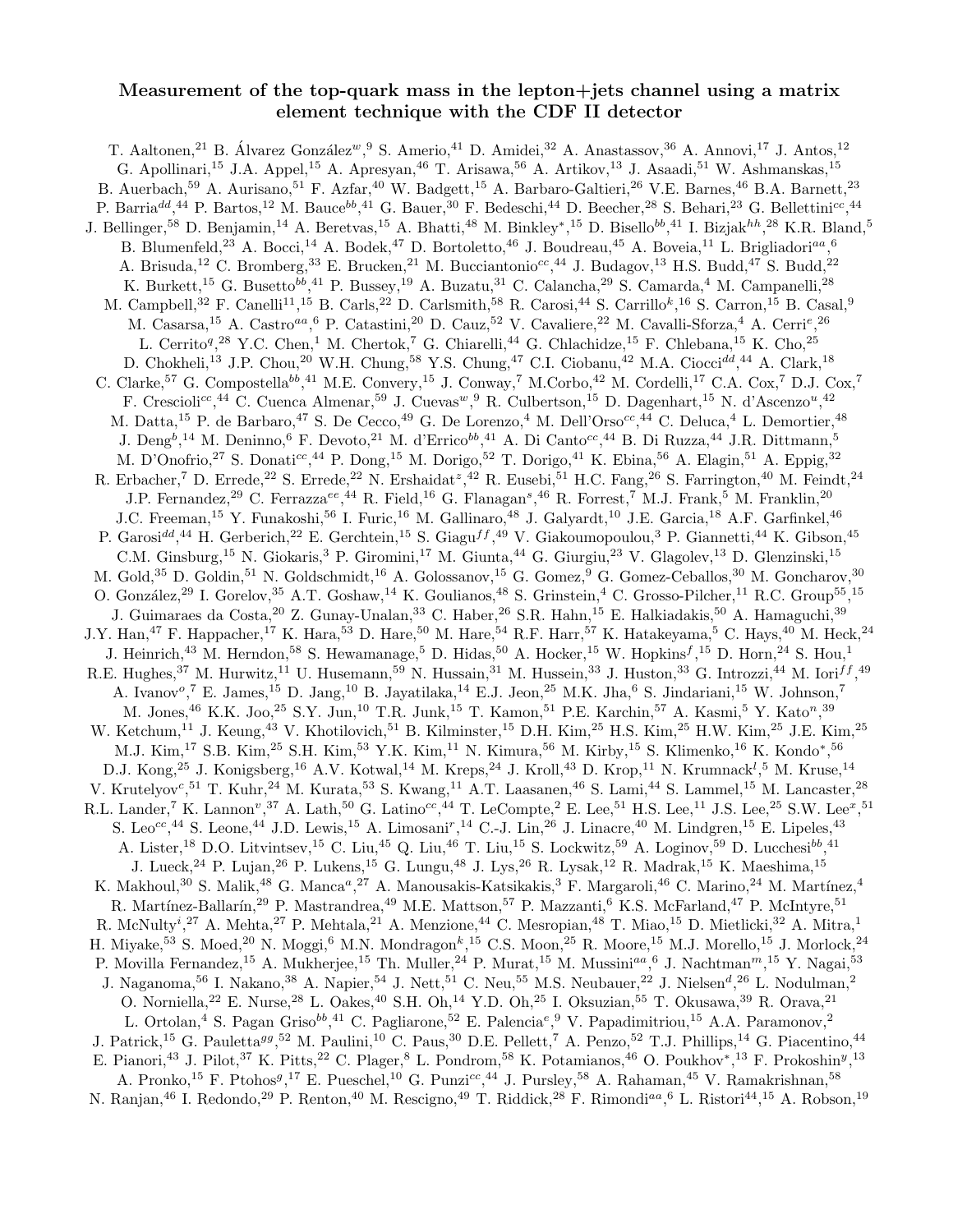T. Rodrigo, <sup>9</sup> T. Rodriguez, <sup>43</sup> E. Rogers, <sup>22</sup> S. Rolli<sup>h</sup>, <sup>54</sup> R. Roser, <sup>15</sup> M. Rossi, <sup>52</sup> F. Rubbo, <sup>15</sup> F. Ruffini<sup>dd</sup>, <sup>44</sup>

A. Ruiz, <sup>9</sup> J. Russ, <sup>10</sup> V. Rusu, <sup>15</sup> A. Safonov, <sup>51</sup> W.K. Sakumoto, <sup>47</sup> Y. Sakurai, <sup>56</sup> L. Santi<sup>gg</sup>, <sup>52</sup> L. Sartori, <sup>44</sup>

K. Sato,<sup>53</sup> V. Saveliev<sup>u</sup>,<sup>42</sup> A. Savoy-Navarro,<sup>42</sup> P. Schlabach,<sup>15</sup> A. Schmidt,<sup>24</sup> E.E. Schmidt,<sup>15</sup> M.P. Schmidt<sup>\*</sup>,<sup>59</sup>

M. Schmitt,<sup>36</sup> T. Schwarz,<sup>7</sup> L. Scodellaro,<sup>9</sup> A. Scribano<sup>dd</sup>,<sup>44</sup> F. Scuri,<sup>44</sup> A. Sedov,<sup>46</sup> S. Seidel,<sup>35</sup> Y. Seiya,<sup>39</sup>

A. Semenov,<sup>13</sup> F. Sforza<sup>cc</sup>,<sup>44</sup> A. Sfyrla,<sup>22</sup> S.Z. Shalhout,<sup>7</sup> T. Shears,<sup>27</sup> P.F. Shepard,<sup>45</sup> M. Shimojima<sup>t</sup>,<sup>53</sup>

S. Shiraishi,<sup>11</sup> M. Shochet,<sup>11</sup> I. Shreyber,<sup>34</sup> A. Simonenko,<sup>13</sup> P. Sinervo,<sup>31</sup> A. Sissakian<sup>\*</sup>,<sup>13</sup> K. Sliwa,<sup>54</sup> J.R. Smith,<sup>7</sup>

F.D. Snider,<sup>15</sup> A. Soha,<sup>15</sup> S. Somalwar,<sup>50</sup> V. Sorin,<sup>4</sup> P. Squillacioti,<sup>44</sup> M. Stancari,<sup>15</sup> M. Stanitzki,<sup>59</sup>

R. St. Denis,<sup>19</sup> B. Stelzer,<sup>31</sup> O. Stelzer-Chilton,<sup>31</sup> D. Stentz,<sup>36</sup> J. Strologas,<sup>35</sup> G.L. Strycker,<sup>32</sup> Y. Sudo,<sup>53</sup>

A. Sukhanov,<sup>16</sup> I. Suslov,<sup>13</sup> K. Takemasa,<sup>53</sup> Y. Takeuchi,<sup>53</sup> J. Tang,<sup>11</sup> M. Tecchio,<sup>32</sup> P.K. Teng,<sup>1</sup> J. Thom<sup>f</sup>,<sup>15</sup>

J. Thome,<sup>10</sup> G.A. Thompson,<sup>22</sup> E. Thomson,<sup>43</sup> P. Ttito-Guzmán,<sup>29</sup> S. Tkaczyk,<sup>15</sup> D. Toback,<sup>51</sup> S. Tokar,<sup>12</sup>

K. Tollefson,<sup>33</sup> T. Tomura,<sup>53</sup> D. Tonelli,<sup>15</sup> S. Torre,<sup>17</sup> D. Torretta,<sup>15</sup> P. Totaro,<sup>41</sup> M. Trovato<sup>ee</sup>,<sup>44</sup> Y. Tu,<sup>43</sup>

F. Ukegawa,<sup>53</sup> S. Uozumi,<sup>25</sup> A. Varganov,<sup>32</sup> F. Vázquez<sup>k</sup>,<sup>16</sup> G. Velev,<sup>15</sup> C. Vellidis,<sup>3</sup> M. Vidal,<sup>29</sup> I. Vila,<sup>9</sup>

R. Vilar,  $9$  J. Vizán,  $9$  M. Vogel,  $35$  G. Volpi<sup>cc</sup>,  $44$  P. Wagner,  $43$  R.L. Wagner,  $15$  T. Wakisaka,  $39$  R. Wallny,  $8$ 

S.M. Wang,<sup>1</sup> A. Warburton,<sup>31</sup> D. Waters,<sup>28</sup> M. Weinberger,<sup>51</sup> W.C. Wester III,<sup>15</sup> B. Whitehouse,<sup>54</sup> D. Whiteson<sup>b</sup>,<sup>43</sup>

A.B. Wicklund,<sup>2</sup> E. Wicklund,<sup>15</sup> S. Wilbur,<sup>11</sup> F. Wick,<sup>24</sup> H.H. Williams,<sup>43</sup> J.S. Wilson,<sup>37</sup> P. Wilson,<sup>15</sup> B.L. Winer,<sup>37</sup>

P. Wittich<sup>g<sub>, 15</sub> S. Wolbers, <sup>15</sup> H. Wolfe, <sup>37</sup> T. Wright, <sup>32</sup> X. Wu, <sup>18</sup> Z. Wu, <sup>5</sup> K. Yamamoto, <sup>39</sup> J. Yamaoka, <sup>14</sup></sup>

T. Yang,<sup>15</sup> U.K. Yang<sup>p</sup>,<sup>11</sup> Y.C. Yang,<sup>25</sup> W.-M. Yao,<sup>26</sup> G.P. Yeh,<sup>15</sup> K. Yi<sup>m</sup>,<sup>15</sup> J. Yoh,<sup>15</sup> K. Yorita,<sup>56</sup>

T. Yoshida<sup>j</sup>,<sup>39</sup> G.B. Yu,<sup>14</sup> I. Yu,<sup>25</sup> S.S. Yu,<sup>15</sup> J.C. Yun,<sup>15</sup> A. Zanetti,<sup>52</sup> Y. Zeng,<sup>14</sup> and S. Zucchelli<sup>aa6</sup>

(CDF Collaboration† )

<sup>1</sup>Institute of Physics, Academia Sinica, Taipei, Taiwan 11529, Republic of China

 $^2$ Argonne National Laboratory, Argonne, Illinois 60439, USA

 $3$ University of Athens, 157 71 Athens, Greece

4 Institut de Fisica d'Altes Energies, ICREA, Universitat Autonoma de Barcelona, E-08193, Bellaterra (Barcelona), Spain

 ${}^{5}$ Baylor University, Waco, Texas  $76798$ , USA

<sup>6</sup> Istituto Nazionale di Fisica Nucleare Bologna, <sup>aa</sup> University of Bologna, I-40127 Bologna, Italy

 $^7$ University of California, Davis, Davis, California 95616, USA

 ${}^{8}$ University of California, Los Angeles, Los Angeles, California 90024, USA

<sup>9</sup>Instituto de Fisica de Cantabria, CSIC-University of Cantabria, 39005 Santander, Spain

 $10$ Carnegie Mellon University, Pittsburgh, Pennsylvania 15213, USA

<sup>11</sup>Enrico Fermi Institute, University of Chicago, Chicago, Illinois 60637, USA

 $12$ Comenius University, 842 48 Bratislava, Slovakia; Institute of Experimental Physics, 040 01 Kosice, Slovakia

 $13$ Joint Institute for Nuclear Research, RU-141980 Dubna, Russia

<sup>14</sup>Duke University, Durham, North Carolina 27708, USA

 $15$ Fermi National Accelerator Laboratory, Batavia, Illinois 60510, USA

 $16$ University of Florida, Gainesville, Florida 32611, USA

 $17$ Laboratori Nazionali di Frascati, Istituto Nazionale di Fisica Nucleare, I-00044 Frascati, Italy

 $18$ University of Geneva, CH-1211 Geneva 4, Switzerland

 $^{19}G$ lasgow University, Glasgow G12 8QQ, United Kingdom

 $^{20}$ Harvard University, Cambridge, Massachusetts 02138, USA

 $^{21}$ Division of High Energy Physics, Department of Physics,

University of Helsinki and Helsinki Institute of Physics, FIN-00014, Helsinki, Finland

 $22$ University of Illinois, Urbana, Illinois 61801, USA

 $^{23}$ The Johns Hopkins University, Baltimore, Maryland 21218, USA

 $^{24}$ Institut für Experimentelle Kernphysik, Karlsruhe Institute of Technology, D-76131 Karlsruhe, Germany

 $^{25}$ Center for High Energy Physics: Kyungpook National University,

Daegu 702-701, Korea; Seoul National University, Seoul 151-742,

Korea; Sungkyunkwan University, Suwon 440-746,

Korea; Korea Institute of Science and Technology Information,

Daejeon 305-806, Korea; Chonnam National University, Gwangju 500-757,

Korea; Chonbuk National University, Jeonju 561-756, Korea

<sup>26</sup>Ernest Orlando Lawrence Berkeley National Laboratory, Berkeley, California 94720, USA

 $^{27}$ University of Liverpool, Liverpool L69 7ZE, United Kingdom

 $^{28}$ University College London, London WC1E 6BT, United Kingdom

 $29$ Centro de Investigaciones Energeticas Medioambientales y Tecnologicas, E-28040 Madrid, Spain

 $30$ Massachusetts Institute of Technology, Cambridge, Massachusetts 02139, USA

 $31$ Institute of Particle Physics: McGill University, Montréal, Québec,

Canada H3A 2T8; Simon Fraser University, Burnaby, British Columbia,

Canada V5A 1S6; University of Toronto, Toronto, Ontario,

Canada M5S 1A7; and TRIUMF, Vancouver, British Columbia, Canada V6T 2A3

<sup>32</sup>University of Michigan, Ann Arbor, Michigan 48109, USA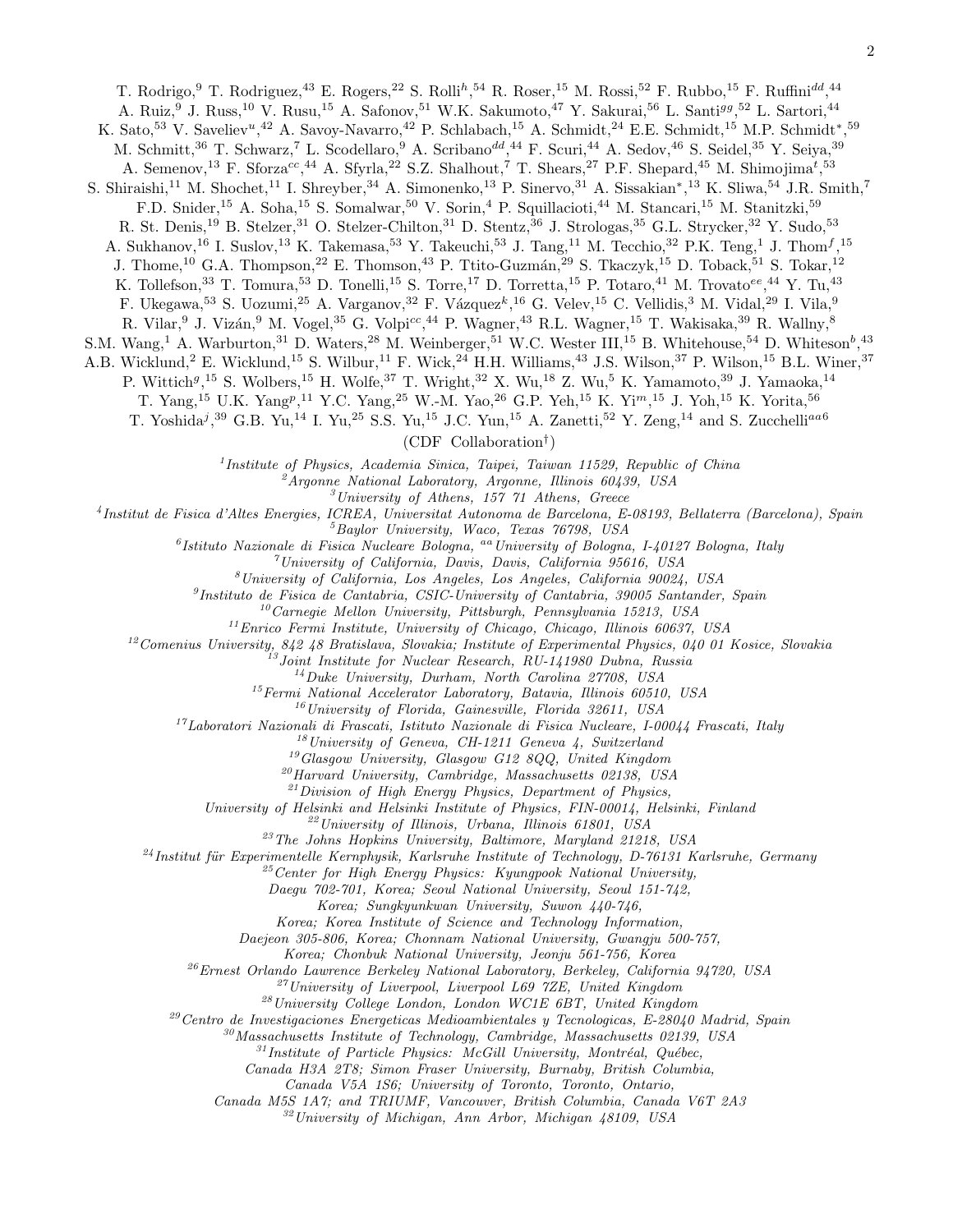<sup>33</sup>Michigan State University, East Lansing, Michigan 48824, USA

 $34$ Institution for Theoretical and Experimental Physics, ITEP, Moscow 117259, Russia

<sup>35</sup>University of New Mexico, Albuquerque, New Mexico 87131, USA

 $36$ Northwestern University, Evanston, Illinois 60208, USA

<sup>37</sup>The Ohio State University, Columbus, Ohio 43210, USA

 $80$ kayama University, Okayama  $700-8530$ , Japan

 $39\text{Osaka}$  City University, Osaka 588, Japan

<sup>40</sup>University of Oxford, Oxford OX1 3RH, United Kingdom

 $^{41}$ Istituto Nazionale di Fisica Nucleare, Sezione di Padova-Trento,  $^{bb}$ University of Padova, I-35131 Padova, Italy

<sup>42</sup>LPNHE, Universite Pierre et Marie Curie/IN2P3-CNRS, UMR7585, Paris, F-75252 France

 $^{43}$ University of Pennsylvania, Philadelphia, Pennsylvania 19104, USA

 $^{44}$ Istituto Nazionale di Fisica Nucleare Pisa, <sup>cc</sup>University of Pisa,

 $^{dd}$  University of Siena and  $^{ee}$  Scuola Normale Superiore, I-56127 Pisa, Italy

 $^{45}$ University of Pittsburgh, Pittsburgh, Pennsylvania 15260, USA

<sup>46</sup>Purdue University, West Lafayette, Indiana 47907, USA

<sup>47</sup>University of Rochester, Rochester, New York 14627, USA

<sup>48</sup>The Rockefeller University, New York, New York 10065, USA

<sup>49</sup>Istituto Nazionale di Fisica Nucleare, Sezione di Roma 1,

 $f$ <sup>ff</sup> Sapienza Università di Roma, I-00185 Roma, Italy

<sup>50</sup>Rutgers University, Piscataway, New Jersey 08855, USA

<sup>51</sup>Texas A&M University, College Station, Texas 77843, USA

<sup>52</sup>Istituto Nazionale di Fisica Nucleare Trieste/Udine,

 $I-34100$  Trieste,  $99$  University of Udine,  $I-33100$  Udine, Italy

<sup>53</sup>University of Tsukuba, Tsukuba, Ibaraki 305, Japan

<sup>54</sup>Tufts University, Medford, Massachusetts 02155, USA

<sup>55</sup>University of Virginia, Charlottesville, Virginia 22906, USA <sup>56</sup>Waseda University, Tokyo 169, Japan

<sup>57</sup>Wayne State University, Detroit, Michigan 48201, USA

<sup>58</sup>University of Wisconsin, Madison, Wisconsin 53706, USA

<sup>59</sup>Yale University, New Haven, Connecticut 06520, USA

A measurement of the top-quark mass is presented using Tevatron data from proton-antiproton A measurement of the top-quark mass is presented using Tevatron data from proton-antiproton collisions at center-of-mass energy  $\sqrt{s} = 1.96$  TeV collected with the CDF II detector. Events are selected from a sample of candidates for production of  $t\bar{t}$  pairs that decay into the lepton+jets channel. The top-quark mass is measured with an unbinned maximum likelihood method where the event probability density functions are calculated using signal and background matrix elements, as well as a set of parameterized jet-to-parton transfer functions. The likelihood function is maximized with respect to the top-quark mass, the signal fraction in the sample, and a correction to the jet energy scale (JES) calibration of the calorimeter jets. The simultaneous measurement of the JES correction ( $\Delta_{\text{JES}}$ ) amounts to an additional in situ jet energy calibration based on the known mass of the hadronically decaying  $W$  boson. Using the data sample of 578 lepton+jets candidate events, corresponding to 3.2 fb<sup>-1</sup> of integrated luminosity, the top-quark mass is measured to be  $m_t = 172.4 \pm 1.4 \, (\text{stat} + \Delta_{\text{JES}}) \pm 1.3 \, (\text{syst}) \, \text{GeV}/c^2.$ 

PACS numbers: 14.65.Ha,13.85.-t,12.15.Ff

<sup>∗</sup>Deceased

<sup>&</sup>lt;sup>†</sup>With visitors from <sup>a</sup>Istituto Nazionale di Fisica Nucleare, Sezione di Cagliari, 09042 Monserrato (Cagliari), Italy, <sup>b</sup>University of CA Irvine, Irvine, CA 92697, USA, <sup>c</sup>University of CA Santa Barbara, Santa Barbara, CA 93106, USA, <sup>d</sup>University of CA Santa Cruz, Santa Cruz, CA 95064, USA, <sup>e</sup>CERN,CH-1211 Geneva, Switzerland, <sup>f</sup>Cornell University, Ithaca, NY 14853, USA, <sup>g</sup>University of Cyprus, Nicosia CY-1678, Cyprus, <sup>h</sup>Office of Science, U.S. Department of Energy, Washington, DC 20585, USA, <sup>*i*</sup>University College Dublin, Dublin 4, Ireland, <sup>j</sup>University of Fukui, Fukui City, Fukui Prefecture, Japan 910-0017, <sup>k</sup>Universidad Iberoamericana, Mexico D.F., Mexico, <sup>l</sup>Iowa State University, Ames, IA 50011, USA,  $<sup>m</sup>$ University of Iowa, Iowa City, IA 52242, USA,  $<sup>n</sup>$ Kinki University,</sup></sup> Higashi-Osaka City, Japan 577-8502, °Kansas State University, Manhattan, KS 66506, USA, <sup>*p*</sup>University of Manchester, Manch-

ester M13 9PL, United Kingdom, <sup>q</sup>Queen Mary, University of London, London, E1 4NS, United Kingdom, <sup>r</sup>University of Melbourne, Victoria 3010, Australia, <sup>s</sup>Muons, Inc., Batavia, IL 60510, USA,  ${}^t$ Nagasaki Institute of Applied Science, Nagasaki, Japan,  ${}^u$ National Research Nuclear University, Moscow, Russia, "University of Notre Dame, Notre Dame, IN 46556, USA, <sup>w</sup>Universidad de Oviedo, E-33007 Oviedo, Spain, <sup>x</sup>Texas Tech University, Lubbock, TX 79609, USA, <sup>y</sup>Universidad Tecnica Federico Santa Maria, 110v Valparaiso, Chile, <sup>z</sup>Yarmouk University, Irbid 211-63, Jordan,  $^{hh}$ On leave from J. Stefan Institute, Ljubljana, Slovenia,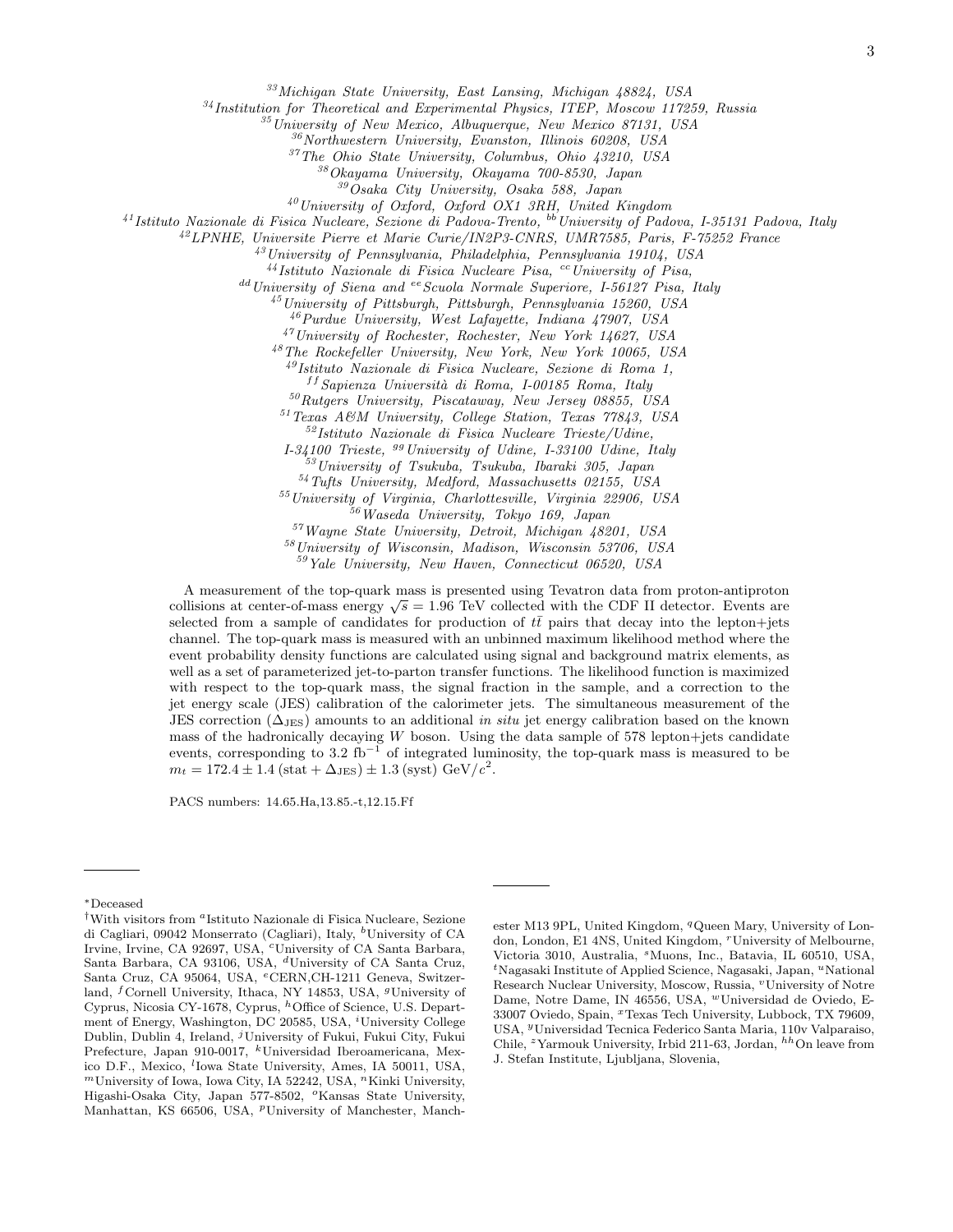The top-quark mass,  $m_t$ , is an intrinsic parameter of the standard model (SM) of particle physics and is of particular importance due to its strikingly large value. As a result, the top quark has a large effect on radiative corrections to electroweak processes and has a Yukawa coupling to the Higgs field of  $\mathcal{O}(1)$ , which may provide insight into the mechanism of electroweak symmetry breaking [1].

The Higgs boson mass,  $m_H$ , is not predicted by the SM, but constraints on its value can be derived from the calculation of radiative corrections to the W boson mass,  $m_W$ , and from the values of other precision electroweak variables [2]. These corrections depend primarily on  $\ln m_H$  and  $m_t^2$ , and thus precision measurements of  $m_W$  and  $m_t$  provide important constraints on  $m_H$ .

The dominant top-quark production process is pair production via the strong interaction. At Fermilab's Tevatron this process is initiated by  $p\bar{p}$  collisions at center-of-mass energy  $\sqrt{s} = 1.96$  TeV. Because of its large mass, the top quark decays rapidly with lifetime  $\tau_t \sim 10^{-25}$  s [3] — fast enough that it has essentially no time to interact and may be considered as a free quark. This allows a direct measurement of its mass from the daughter particles from its decay, and as a result  $m_t$ has the lowest relative uncertainty of all of the quark masses [4].

In the SM top quarks decay via the weak interaction, predominantly to  $W$  bosons and  $b$  quarks as  $t\bar{t} \rightarrow W^+b W^-\bar{b}$ . W bosons decay into lower-mass fermion-antifermion pairs: a charged lepton and a neutrino  $(W^+ \to \bar{\ell} \nu_\ell \text{ or } W^- \to \ell \bar{\nu}_\ell)$ , "leptonic decay"; or an up-type quark and a down-type quark  $(W^+ \rightarrow q\bar{q}')$ or  $W^- \to \bar{q}q'$ , "hadronic decay". The result presented here uses the lepton+jets decay channel (with  $q\bar{q}'b\ell\bar{\nu}_\ell\bar{b}$  or  $\bar{\ell}\nu_{\ell}$ *b* $\bar{q}q'\bar{b}$  in the final state), where one of the two W bosons decays leptonically into an electron or a muon, and the other decays hadronically. All the quarks in the final state evolve into jets of hadrons. Events with tau leptons are not selected directly, but may contribute a few percent of the total sample via leptonic cascade decays or fake jets. The most recent  $m_t$  measurements obtained at the Tevatron using the lepton+jets topology are reported in Ref. [5], while the results of an earlier version of the present analysis using 955  $pb^{-1}$  of integrated luminosity are reported in Ref. [6]. The distinctive feature of this analysis is the use of matrix element calculations to describe the dominant background contribution. The result presented here uses a more than three times larger data sample than the earlier version, and employs a more detailed likelihood function.

The leptons and jets resulting from the top-antitop quark pair  $(t\bar{t})$  decay are detected in the CDF II generalpurpose particle detector that is described in detail elsewhere [7]. Azimuthally and forward-backward symmetric about the beam-line, the detector contains a high precision particle tracking system immersed in a 1.4 T magnetic field and surrounded by calorimetry, with muon detectors on the outside. A right-handed spherical coordinate system is employed, with the polar angle  $\theta$  mea-

| Electron $E_T > 20$ GeV $ \eta  < 1.1$                |  |  |                                              |                                       |  |
|-------------------------------------------------------|--|--|----------------------------------------------|---------------------------------------|--|
| or Muon $p_T > 20 \text{ GeV}/c \mid \eta \mid < 1.0$ |  |  |                                              |                                       |  |
| $E_T$                                                 |  |  | $\not\hspace{-1.2mm}E_{T} > 20~\mathrm{GeV}$ | $ \eta  < 3.6$                        |  |
| $_{\rm{Jets}}$                                        |  |  |                                              | $E_T > 20 \text{ GeV}$ $ \eta  < 2.0$ |  |
| Four jets; at least one from a b quark                |  |  |                                              |                                       |  |

TABLE I: Event selection criteria.

sured from the proton beam direction, the azimuthal angle  $\phi$  in the plane perpendicular to the beam-line, and the distance r from the center of the detector. Transverse energy and momentum are defined as  $E_T \equiv E \sin \theta$ and  $p_T \equiv p \sin \theta$ , where E and p denote energy and momentum. Pseudorapidity is defined as  $\eta \equiv -\ln \tan (\theta/2)$ .

This measurement makes use of CDF II data collected between February 2002 and August 2008, representing approximately  $3.2 \text{ fb}^{-1}$  of integrated luminosity. The event selection criteria (Table I) are tuned to select the lepton+jets final-state particles, requiring that each event must have exactly one high- $E_T$  electron or high- $p_T$  muon, exactly four high- $E_T$  jets, and a significant amount of missing  $E_T$ ,  $\mathcal{F}_T$  [8], characteristic of the undetected neutrino. Jets are reconstructed using a cone algorithm [9], with the cone radius  $\Delta R \equiv \sqrt{(\Delta \eta)^2 + (\Delta \phi)^2} = 0.4$ . At least one of the four jets must be identified as originating from a b quark via the SECVTX algorithm [10], which detects displaced secondary vertices characteristic of the decay of longlived b hadrons. A total of 578 events are selected, of which 76% are expected to be  $t\bar{t}$  events (Table II). Of the 24% of events expected to be background, it is predicted that  $69\%$  arise from the production of a W boson in conjunction with 4 jets  $(W+{\text{jets}})$ , 19% come from multi-jet QCD production (non- $W$ ), while the remaining 12% are from sources such as diboson and singletop-quark production. These fractions are estimated using theoretical cross-sections, Monte Carlo (MC) simulated events, and data. The  $t\bar{t}$  events are generated using the Lund Monte Carlo program PYTHIA [11], with a top-quark mass of 175 GeV/ $c^2$  and a tt production cross section of  $6.7 \pm 0.8$  pb [12]. The W+jets and  $Z + jets$  events are generated using the ALPGEN generator [13] while the single-top-quark events are generated using the MADEVENT package [14], in both cases also using PYTHIA to perform the parton showering and hadronization. Diboson events are also generated using PYTHIA. In addition, data are used for non-W events [15].

This analysis employs an unbinned maximum likelihood method [6, 16, 17]. The  $m_t$ -dependent probability density function (p.d.f.) is calculated for each event in the data sample:

$$
\mathcal{P}(k) = \nu_{\text{sig}} P_s(k) + (1 - \nu_{\text{sig}}) P_b(k),\tag{1}
$$

where  $k \equiv (E_i, \vec{p}_i)$  represents the measured kinematic quantities of the event,  $P_s$  and  $P_b$  are respectively the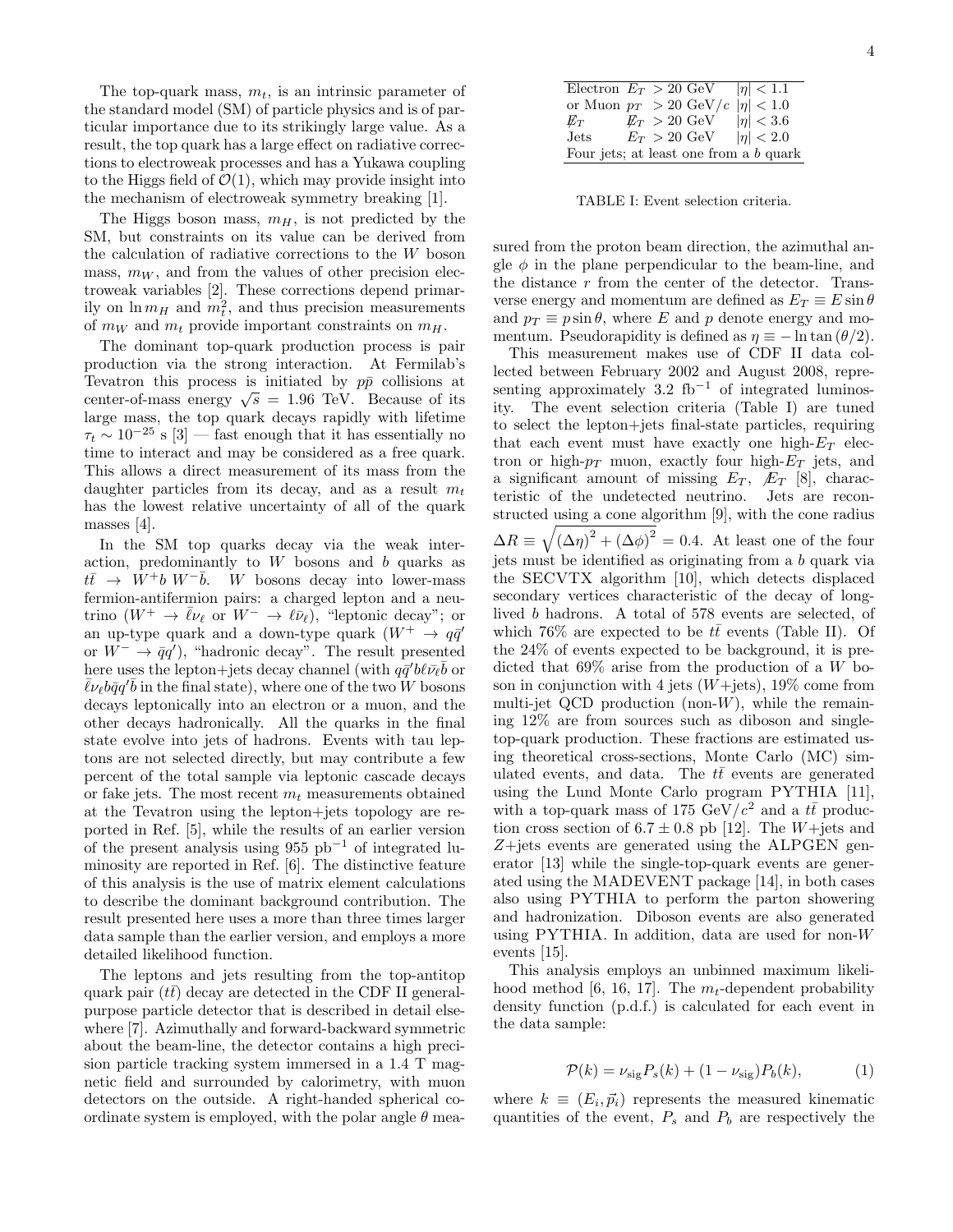| sample                         | $\#$ of events $\%$ of total $\%$ of bkg |         |         |
|--------------------------------|------------------------------------------|---------|---------|
| $t\bar{t}$ signal              | $425.0 \pm 58.9$                         | 76.0%   |         |
| $W+{\rm jets}$                 | $92.6 \pm 15.9$                          | 16.6%   | 69.0%   |
| $non-W$                        | $25.0 \pm 12.5$                          | $4.5\%$ | 18.7%   |
| single top quark $6.6 \pm 0.4$ |                                          | $1.2\%$ | 4.9%    |
| diboson                        | $6.0 \pm 0.6$                            | $1.1\%$ | $4.5\%$ |
| $Z + jets$                     | $3.9 \pm 0.5$                            | $0.7\%$ | 2.9%    |
| total                          | $559.2 \pm 67.0$                         | $100\%$ |         |
| Observed                       | 578                                      |         |         |

TABLE II: Number of expected signal and background events, corresponding to the total integrated luminosity of  $3.2 \text{ fb}^{-1}$ . The percentages are used when generating Monte Carlo simulated experiments.

normalized p.d.f.s for signal and background events, and  $\nu_{\text{sig}}$  is the signal fraction parameter (constrained  $0 \leq$  $\nu_{\text{sig}} \leq 1$ ). Signal events are defined as events consistent with  $q\bar{q} \to t\bar{t}$  production and  $t\bar{t}$  decay into the lepton+jets channel, as described by the leading-order (LO) matrix element evaluated by Mahlon and Parke [18]. Background events are assumed to be described by a matrix element for  $W +$ jets production, which is calculated using a sum of  $1286 \ W+4$ -partons amplitudes for  $592$ subprocesses encoded in the VECBOS MC event generator [19]. This approximation does mean that there are some events that, in principle, are not described by either  $P_s$  or  $P_b$ , including non-W, single top, diboson, Z+jets, and  $W + bb + 2$ -partons events, as well as  $W + \text{jets}$  events from  $W+0$ -, 1-, 2- and 3-partons processes. However, studies with MC simulated events show that the ratio  $P_b/P_s$  calculated for all of these event types is similar to that for  $W+4$ -partons events, and that, in practice, such events mostly contribute to the likelihood function via the  $P_b$  term and do not add any more bias than the W+4-partons events or than the poorly reconstructed  $t\bar{t}$ events themselves [20]. Any residual bias in the measured top-quark mass is removed at the end, as described later in the paper.

The signal and background p.d.f.s,  $P_s$  and  $P_b$ , are constructed in analogous fashions, starting with the appropriately normalized parton-level differential crosssection [4],  $d\hat{\sigma}_s$  or  $d\hat{\sigma}_b$ , which is then convolved with parton distribution functions (PDFs) and a jet-to-parton transfer function  $W(k, \varkappa)$ .  $P_s$  is thus given by

$$
P_s(k; m_t, \Delta_{\text{JES}}) = \frac{1}{n_{jp}} \sum_{\text{jet perm.}}^{n_{jp}} \frac{1}{\hat{\sigma}_s(m_t)} \frac{1}{A_s(m_t, \Delta_{\text{JES}})} \times
$$
  
(2)  

$$
\int d\hat{\sigma}_s(\varkappa; m_t) dx_{\text{Bj}}^1 dx_{\text{Bj}}^2 W(k, \varkappa; \Delta_{\text{JES}}) f(x_{\text{Bj}}^1)(x_{\text{Bj}}^2),
$$

where  $\varkappa \equiv (\varepsilon_i, \vec{\pi}_i)$  represents the actual event partonlevel kinematic quantities corresponding to the measured quantities k, and parameter  $\Delta_{\text{JES}}$  is defined in the next paragraph. The PDFs  $f(x_{\text{Bj}})$  define the probability density for a colliding parton to carry a longitudinal momentum fraction  $x_{\text{Bi}}$  and are given by CTEQ5L [21].  $A_s$  is the mean acceptance function for signal events, a normalization term that is the consequence of the constriction of the phase-space of the integral by the event selection cuts and by the detector acceptance. The average over the jet permutations,  $n_{jp}$ , is due to ambiguity in assigning final state jets to partons. The fact that the two light quarks in the final state are indistinguishable allows the reduction from the original 24 permutations to 12 in the expression for  $P_s$ , and the b-tagging information allows a further reduction to 6 assignments for events with one identified b-jet and 2 for events with both b-jets identified. In the similar expression for  $P_b$ , all 24 permutations are averaged.

The jet-to-parton transfer function  $W(k, \varkappa)$  is a p.d.f. describing the probability density for an event with outgoing partons and charged lepton with  $\kappa$  to be measured as reconstructed  $k$ . The charged lepton is assumed to be well-measured, allowing the use of a Dirac  $\delta$ -function to represent the mapping between its parton-level momentum,  $\vec{\pi}_{\ell}$ , and its reconstructed momentum,  $\vec{p}_{\ell}$ . For the four jets, the function is obtained by parameterizing the jet-to-parton mapping observed in fully simulated PYTHIA  $t\bar{t}$  events. These events contain all of the information about the original partons as well as the measured jets. The simulation includes physical effects, such as radiation and hadronization, as well as the effects of measurement resolution and of the jet reconstruction algorithm. The parameterization is made in two parts that are assumed to be independent: the energy transfer function  $W_E$ , describing the jet energies E, and the angular transfer function  $W_A$ , describing the mapping for the jet angles. The jet-to-parton transfer function is thus given by

$$
W(k, \varkappa; \Delta_{\text{JES}}) = \delta^3(\vec{p}_{\ell} - \vec{\pi}_{\ell}) W_A
$$
\n
$$
\times \prod_{i=1}^4 \left( \frac{1}{E_i p_i} W_E^i(E_i, \varepsilon_i; \Delta_{\text{JES}}) \right).
$$
\n(3)

The reconstructed jet energies,  $E_i$ , used in the function  $W_E$  are not just the raw calorimeter energy deposits, but are first calibrated so that they represent the combined energies released in the calorimeter by the many particles constituting each jet. This is achieved using the CDF jet energy scale (JES) calibration [22], which is subject to a significant systematic uncertainty. The uncertainties of individual jet energy measurements,  $\sigma(E_i)$ , are therefore correlated, and their fractional JES uncertainty,  $\sigma(E_i)/E_i$ , is typically ~ 3%. If this were included as a systematic uncertainty on the measured  $m_t$  it would reduce the measurement precision drastically; in fact, each 1% of fractional JES uncertainty would add about 1 GeV/ $c^2$  uncertainty to the measured  $m_t$  [23]. However, such a treatment overestimates the uncertainty because the energies of the two daughter jets of the hadronically decaying W boson can be constrained based on the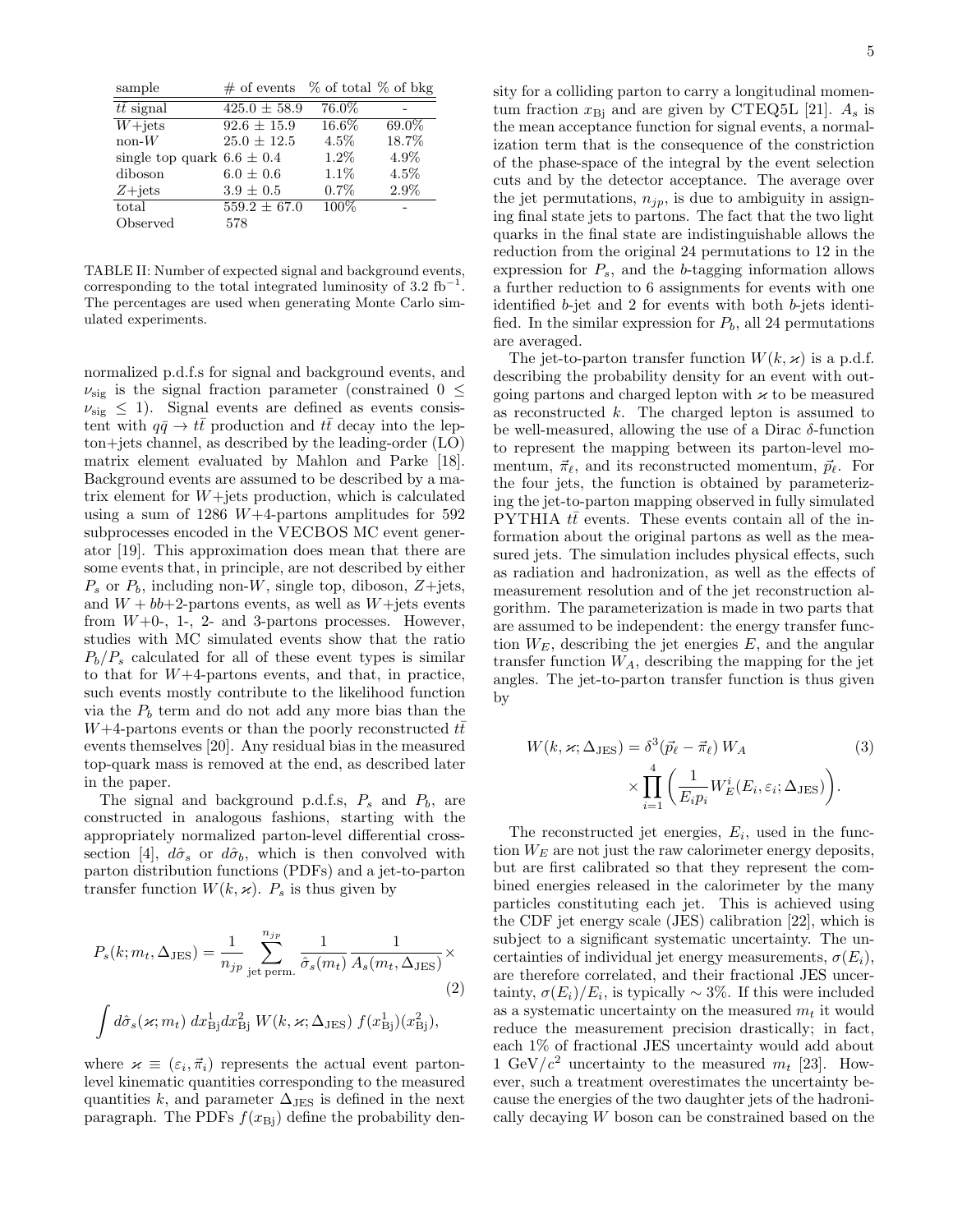

FIG. 1: The reconstructed 2-jet invariant mass of the hadronically decaying W boson,  $m_W$ , for measured jet angles (solid line) and for parton-level angles (dotted line), obtained after assuming the primary parton energy as jet energy. For ease of comparison, the parton-level distribution is normalized so that the maxima of the two distributions are the same.

known W boson mass. Applying this constraint to all events in the data sample while allowing the jet energies to be shifted results in the in situ measurement of the JES correction,  $\Delta_{JES}$ , defined as the number of  $\sigma(E_i)$ values by which the energy of each jet is shifted in the likelihood fit. This effectively re-calibrates the measured jet energies based on the known  $W$  boson mass and replaces a large component of the JES systematic uncertainty with a much smaller statistical uncertainty on the  $\Delta_{\text{JES}}$ . The  $\Delta_{\text{JES}}$  dependence of the jet energies is included in the parameterization of the function  $W_E$ . This parameterization is made in eight bins in pseudorapidity  $|\eta|$ , separately for light and b-jets, using a sum of two Gaussians as a function of the difference between the parton energies and the corrected jet energies as measured in a sample of PYTHIA  $t\bar{t}$  events that pass the same selection criteria as the data.

In an earlier version of this analysis [6], the jet-toparton transfer functions for all jet angles were approximated by Dirac  $\delta$ -functions. The introduction of the function  $W_A$  was motivated by a discrepancy noticed in simulated  $t\bar{t}$  events in the 2-jet effective invariant mass of the hadronically decaying W boson,  $m_W$ . Even when the true simulated parton-level jet energies are used, instead of the corresponding reconstructed detector-level values, the use of the measured jet angles rather than their parton-level values causes a significant shift of the reconstructed  $m_W$  from its nominal value, as illustrated in Fig. 1.

There is also a negative skewness in the distribution for measured angles, and since parton-level jet energies are used, the observed effects are due to the differences between the measured angles and the parton-level angles alone. The peak of the  $m_W$  distribution, when fit by a Breit-Wigner distribution, corresponds to a W boson pole mass of 79.5 GeV/ $c^2$ , a -0.9 GeV/ $c^2$  shift from its parton-level value of 80.4  $\text{GeV}/c^2$ . This is found to be a result of a correlation between the measured jet directions: the measured angle,  $\alpha_{12}$ , between the two jets is, on average, reduced so that the two jets appear closer together than their parent partons, which can be seen in Fig. 2. Since the apparent  $W$  boson mass is utilized to measure  $\Delta_{\mathrm{JES}}$  and thus calibrate the measured jet energies, a jet-to-parton transfer function describing the change in the angle  $\alpha_{12}$  is important in making an accurate measurement of  $\Delta_{\rm JES}$  and thus the top-quark mass. The function  $W_A$  also describes a much smaller correlation effect seen in the angle  $\alpha_{Wb}$  between the hadronicside  $b$ -jet and the hadronically decaying  $W$  boson. The function  $W_A$  is thus parameterized using two different functions,  $W_A^{12}$  and  $W_A^{Wb}$ , describing the mappings for the angles  $\alpha_{12}$  and  $\alpha_{Wb}$ . The remaining angles describe resolution effects rather than the correlations and, due to computational constraints, are assumed to be well measured with their contributions to  $W_A$  approximated by Dirac delta functions.

The functions  $W_A^{12}$  and  $W_A^{Wb}$  are both fit using a sum of a skew-Cauchy distribution and two Gaussians, describing the change in the cosine of the relevant angle,  $\Delta \cos(\alpha_{12})$  and  $\Delta \cos(\alpha_{Wb})$ , from partons to measured jets. Since the correlation effects are stronger in jets that are closer together, the functions are parameterized in bins of  $cos(\alpha_{12})$  and  $cos(\alpha_{Wb})$ , respectively; one example for each function is shown in Fig. 2.

The  $m_W$  distribution after convolution with the function  $W_A$  is shown in Fig. 3. The skewness is removed and the mean value agrees well with the parton-level distribution.

The 20 integration variables (3 for each final-state particle and the  $x_{\text{Bi}}$  for each initial state parton, assuming zero transverse momentum for the  $t\bar{t}$  pair) in the expression for the signal and background p.d.f.s (Eq. 2) are reduced to 16 by integrating over the 4-momentum conservation Dirac  $\delta$ -function inherent in the expression for  $d\hat{\sigma}_s$ . The charged lepton 3-momentum integration and all but two of the jet angular integrations are made trivial by the Dirac  $\delta$ -functions in the function  $W(k, \varkappa)$ , leaving 7 integration variables. In  $P_s$ , this is further reduced to 5 variables via a change of variables to the squared masses of the top quarks and by using the narrow-width approximation for the Breit-Wigner distributions of both top-quark decays in the  $t\bar{t}$  matrix element. The integral is then evaluated using the VEGAS [24] adaptive Monte Carlo integration algorithm [6], which uses importance sampling, which means that the sample points are concentrated in the regions that make the largest contribution to the integral.

The treatment of  $P_b$  is unchanged since the previous version of this analysis [6], except for the updated energy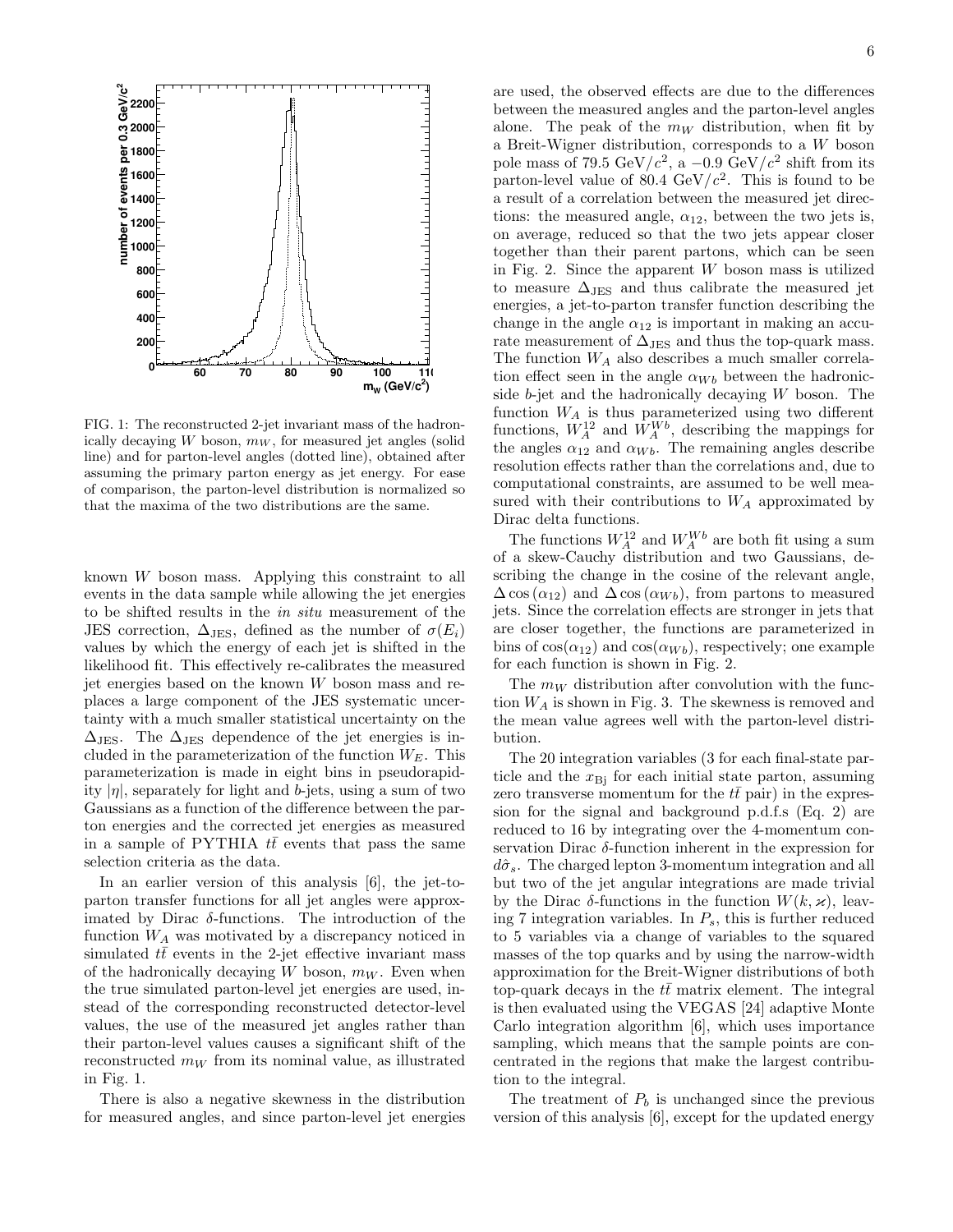

FIG. 2: Examples of parameterization of the functions  $W_A^{12}$ and  $W_A^{Wb}$  in the bins where  $0.2 < \cos(\alpha_{12}) < 0.4$  and  $0.2 <$  $\cos(\alpha_{Wb})$  < 0.4. The histograms show MC simulation events and the curves represent the parameterization.

transfer function  $W_E$ . The integrand in the expression for  $P_b$  is much more computationally intensive than for  $P<sub>s</sub>$  and a simplified Monte Carlo method of integration is employed, giving reasonable convergence with an execution time comparable to that of  $P_s$ . The simplifications used in this computation of  $P_b$  include setting the function  $W_A$  to a Dirac  $\delta$ -function for all angles, using a narrow width approximation for the W boson decay, and neglecting the  $\Delta$ JES dependence of the function  $W_E$ . Therefore, the value of  $P_b$  for each event does not depend on the likelihood parameters  $m_t$  and  $\Delta_{\text{JES}}$ , while  $P_s$  is a two-dimensional function of those parameters [6]. In this approximation, the product of the background p.d.f. normalization terms (corresponding to the variables  $\hat{\sigma}_b \cdot A_b$ in Eq. 2) is set to a constant, whose value is chosen to op-



FIG. 3: The  $m_W$  distribution for measured angles from Fig. 1 is plotted (solid line) after convolution with the function  $W_A$ . For ease of comparison, the parton-level distribution (dotted line) is normalized so that the maxima of the two distributions are the same.

timize the statistical sensitivity of the method, effectively providing an appropriate relative normalization with respect to  $P_s$ .

The log-likelihood function is given as a sum over the 578 events in the sample:

$$
\ln \mathcal{L}(k; m_t, \Delta_{\text{JES}}, \nu_{\text{sig}}) =
$$
\n
$$
\sum_{i=1}^{578} \ln \left[ \nu_{\text{sig}} P_s(k_i; m_t, \Delta_{\text{JES}}) + (1 - \nu_{\text{sig}}) P_b(k_i) \right].
$$
\n(4)

It is calculated on a two-dimensional  $31 \times 17$  grid in  $m_t$  and  $\Delta_{\text{JES}}$ , spanning  $145 \leq m_t \leq 205 \text{ GeV}/c^2$  and  $-4.8 \leq \Delta_{\text{JES}} \leq 4.8$ , with a spacing between grid points of 2 GeV/ $c^2$  in  $m_t$  and 0.6 in  $\Delta_{\text{JES}}$ . To optimize computational time, the bin size is chosen to be as large as possible without appreciably affecting the fit result. The third likelihood parameter, the signal fraction parameter  $\nu_{\text{sig}}$ , is allowed to vary continuously (within the constraint  $0 \leq \nu_{\text{sig}} \leq 1$ , and the likelihood function is maximized with respect to  $\nu_{\text{sig}}$  at each point on the grid using the MINUIT program [25]. The resulting surface described on the grid is the profile log-likelihood, maximized for  $\nu_{\text{sig}}$ . The top-quark mass,  $m_t$ , and the jet energy scale correction,  $\Delta_{\text{JES}}$ , are measured by making a two-dimensional parabolic fit to the surface, consistent with the expectation for the likelihood function to be Gaussian near its maximum. The maximum of the parabola gives the measured  $m_t$  and  $\Delta_{\text{JES}}$ , while the measured  $\nu_{\text{sig}}$  is taken from its value at the grid point of maximum likelihood. The estimated one- $\sigma$  statistical uncertainty of the measurement is represented by the ellipse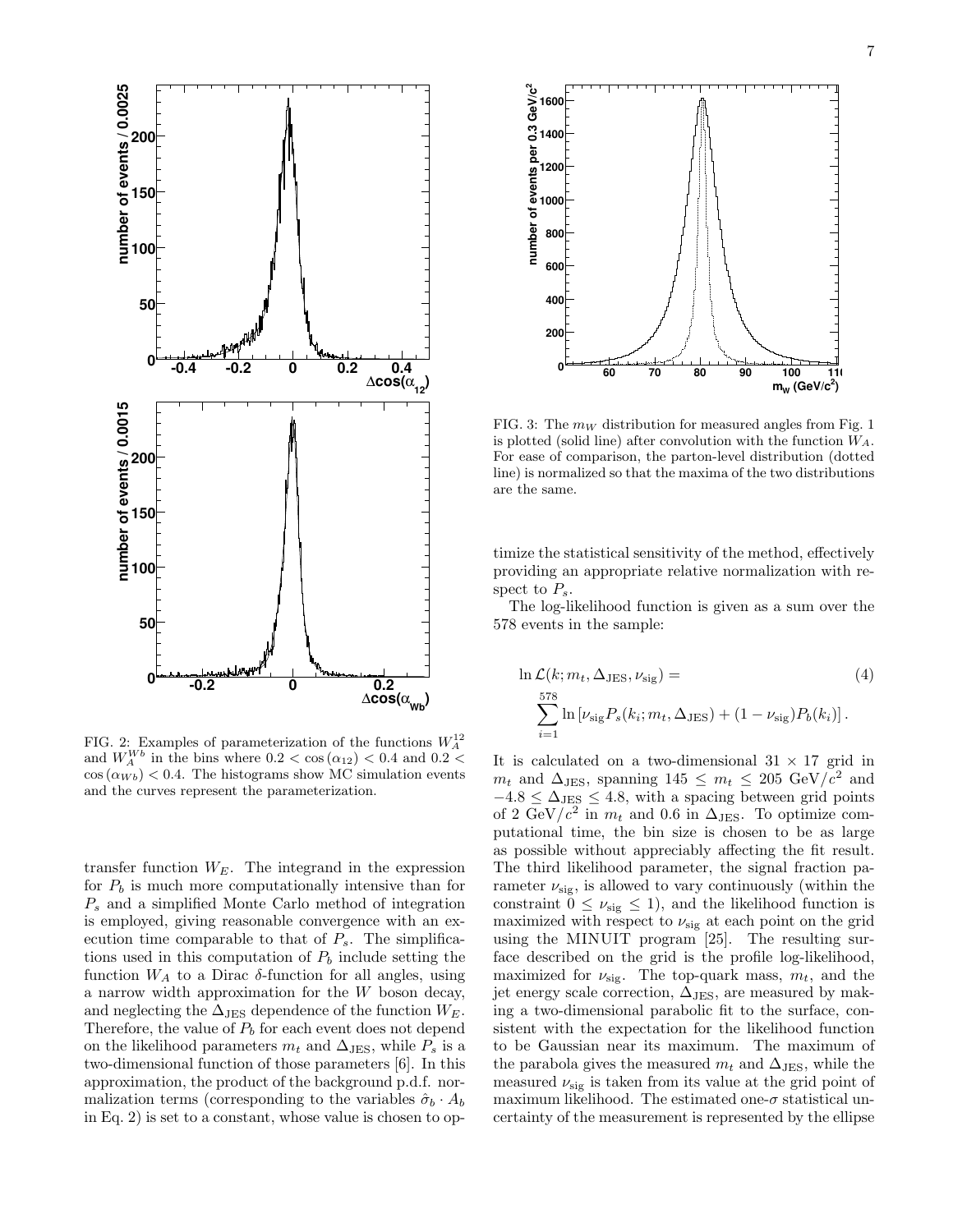corresponding to a change in log-likelihood  $\Delta \ln \mathcal{L} = 0.5$ from the maximum of the fitted parabola. The values of  $m_t$  and  $\Delta_{JES}$  are anti-correlated (Fig. 4). No correlation is observed between  $\nu_{\text{sig}}$  and  $m_t$  or  $\Delta_{\text{JES}}$ .

The accuracy of the measured  $m_t$  and  $\Delta_{JES}$ , and their uncertainties, are checked using ensembles of MC simulated experiments, using the MC samples previously mentioned with the addition of 22  $t\bar{t}$  samples generated with values of  $m_t$  between 161 and 185 GeV/ $c^2$ . The numbers of  $t\bar{t}$  events and those of the various backgrounds are Poisson fluctuated around the values shown in Table II. Studies of the relationships between the known input simulation parameters and their corresponding measurements show no evidence of bias when a clean sample of MC simulated  $t\bar{t}$  events is used, containing only lepton+jets events with correct jet-parton matching. However, the presence of signal events with jets which are poorly or incorrectly matched to partons and events which do not match the decay hypothesis biases the likelihood fit result and increases the pull width. The presence of background events also biases the fit, due to the backgrounds that are not well described by  $P_b$  and the approximations in  $P_b$ . The bias is removed using a set of functions obtained from a fit to the MC simulation and parameterized in terms of the measured  $\Delta_{\text{JES}}$  and  $\nu_{\text{sig}}$  [20]. This amounts to adding 1.1 GeV/ $c^2$  to the  $m_t$ value produced by the likelihood fit and multiplying the uncertainty by 1.26 so that the pull width is consistent with unity. The systematic uncertainty due to this measurement calibration is small, as shown in Table III.

Despite the reduction from the *in situ*  $\Delta_{\text{JES}}$  calibration, the remaining uncertainty from JES obtained by varying the parameters in JES [22] is among the largest systematic uncertainties of the measurement (Table III). Other significant systematic uncertainties are mainly a result of assumptions made in the simulation of the events that are used in the tuning and calibration of the measurement method. In most cases, they are evaluated by varying different aspects of the MC simulation, such as signal MC generator (PYTHIA versus HERWIG [26]), color reconnection model tune (Apro versus ACRpro [27– 29]), and parameters of initial and final state radiation (ISR and FSR). A detailed description of the systematic effects has been published elsewhere [30]. The systematic uncertainties for each effect are added in quadrature, resulting in a total estimated systematic uncertainty of 1.3 GeV/ $c^2$  (Table III).

The measurement is made using the data sample of 578 events, yielding

$$
m_t = 172.4 \pm 1.4 \text{ (stat+}\Delta_{\text{JES}}) \pm 1.3 \text{ (sys) GeV}/c^2
$$
  

$$
m_t = 172.4 \pm 1.9 \text{ (total) GeV}/c^2,
$$
 (5)

with  $\Delta_{\text{JES}} = 0.3 \pm 0.3$  (stat). The central value and the contour ellipses corresponding to the one-, two- and three- $\sigma$  statistical confidence intervals of the measurement are illustrated in Fig. 4. The overall statistical uncertainty on the measured top-quark mass is labeled

| Systematic                   | $(GeV/c^2)$ |
|------------------------------|-------------|
| MC Generator                 | 0.70        |
| Residual JES                 | 0.65        |
| Color Reconnection           | 0.56        |
| <i>b</i> -jet energy         | 0.39        |
| Background                   | 0.45        |
| ISR and FSR.                 | 0.23        |
| Multiple Hadron Interactions | 0.22        |
| <b>PDFs</b>                  | 0.13        |
| Lepton Energy                | 0.12        |
| Measurement Calibration      | 0.12        |
| Total                        | 1.31        |

TABLE III: Contributions to the total expected systematic uncertainty.



FIG. 4: The measurement result and the contour ellipses of the parabolic fit corresponding to the one-, two- and three- $\sigma$ confidence intervals for the statistical uncertainty on  $m_t$  and  $\Delta$ JES.

"stat+ $\Delta_{\text{JES}}$ " because it includes the uncertainty on  $m_t$ due to the statistical uncertainty on the measured  $\Delta_{JES}$ , i.e. the uncertainty is given by half of the full width of the one- $\sigma$  contour of Fig. 4.

In conclusion, a precise measurement of the top-quark mass has been presented using CDF lepton+jets candidate events corresponding to an integrated luminosity of  $3.2 \text{ fb}^{-1}$ . Using an improved matrix element method with an in situ jet energy calibration, the top quark mass is measured to be  $m_t = 172.4 \pm 1.9 \text{ GeV}/c^2$ .

#### Acknowledgments

We thank the Fermilab staff and the technical staffs of the participating institutions for their vital contributions. This work was supported by the U.S. Depart